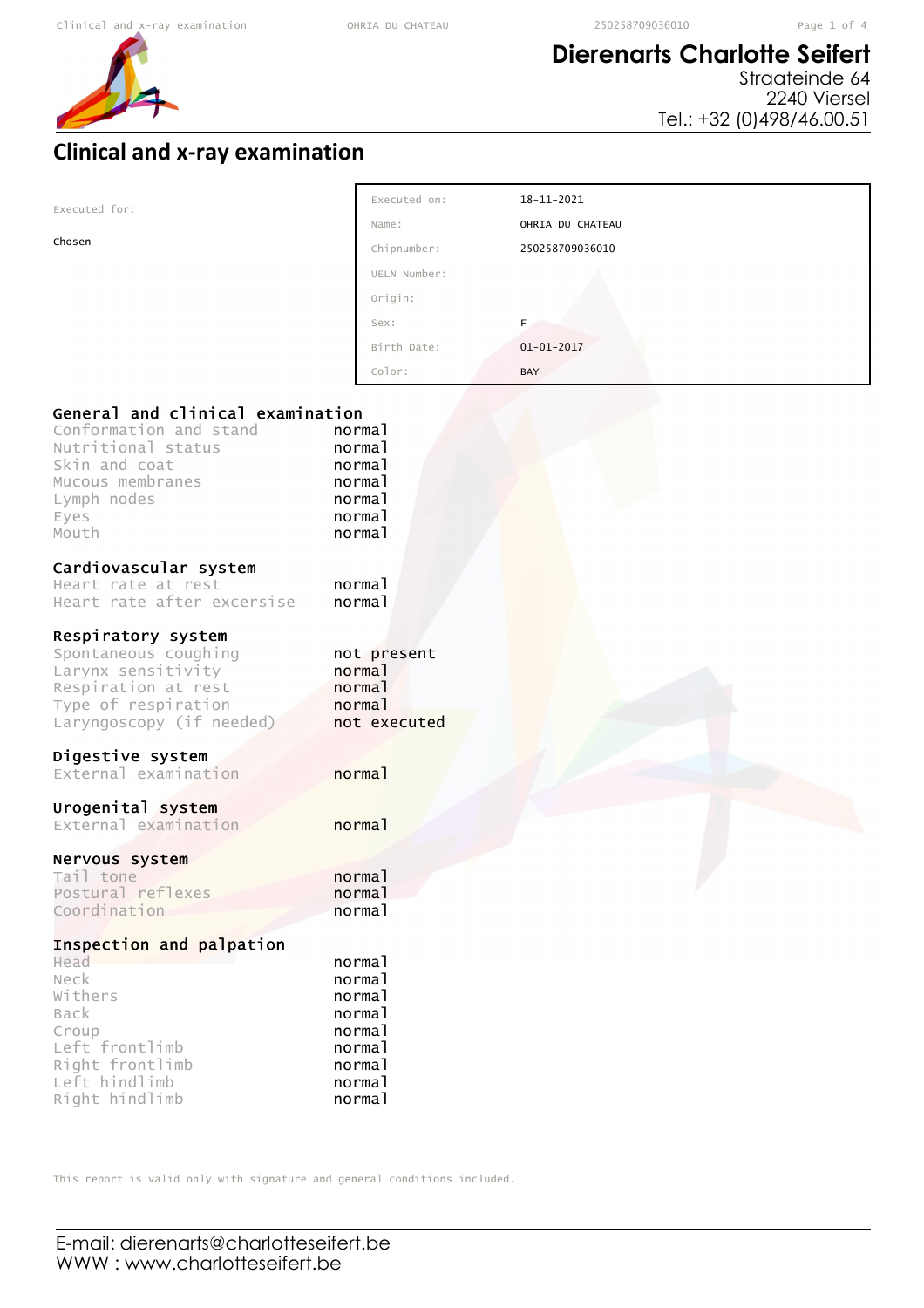# **Dierenarts Charlotte Seifert**

Straateinde 64 2240 Viersel Tel.: +32 (0)498/46.00.51

| Fore Hooves and hind hooves<br>Horn quality<br>Hoof percussion<br>Hoof inspection<br>Size and shape       | normal<br>normal<br>normal<br>normal                             |                                                                                                          |  |  |
|-----------------------------------------------------------------------------------------------------------|------------------------------------------------------------------|----------------------------------------------------------------------------------------------------------|--|--|
| Gait<br>walking on hard surface<br>Straight line<br>Small circle left<br>Small circle right               | normal<br>normal<br>normal                                       |                                                                                                          |  |  |
| Trotting on hard surface<br>Straight line<br>Small circle left<br>Small circle right                      | normal<br>normal<br>normal                                       |                                                                                                          |  |  |
| Trotting on soft surface                                                                                  |                                                                  |                                                                                                          |  |  |
| Small circle left<br>Small circle right                                                                   | normal<br>normal                                                 |                                                                                                          |  |  |
| Cantering on soft surface<br>Small circle left<br>Small circle right                                      | normal<br>normal                                                 |                                                                                                          |  |  |
| Flexion tests<br>LF: forced flexion:<br>RF: forced flexion:<br>LH: forced flexion:<br>RH: forced flexion: | not sensitive<br>not sensitive<br>not sensitive<br>not sensitive | Trotting away: not lame<br>Trotting away: not lame<br>Trotting away: not lame<br>Trotting away: not lame |  |  |
| Spavin tests                                                                                              |                                                                  |                                                                                                          |  |  |
| forced flexion:<br>LH:<br>forced flexion:<br>$RH$ :                                                       | not sensitive<br>not sensitive                                   | Trotting away: not lame<br>Trotting away: not lame                                                       |  |  |
| Inspection of stifle:<br>Norma <sub>1</sub>                                                               |                                                                  |                                                                                                          |  |  |

During the examination there were no indications of vices. After the examination blood samples were taken for investigation of banned substances.

### Conclusion (X Yes O No):

#### Clinical examination:

x No abnormal findings O Abnormal findings (see examination protocol)

### Radiological Findings:

- X Good
- O Satisfactory
- O Moderate
- O Unsatisfactory

x Acceptable o Increased risk

o Not acceptable

#### The horse receives a normal medical risk as a sport horse.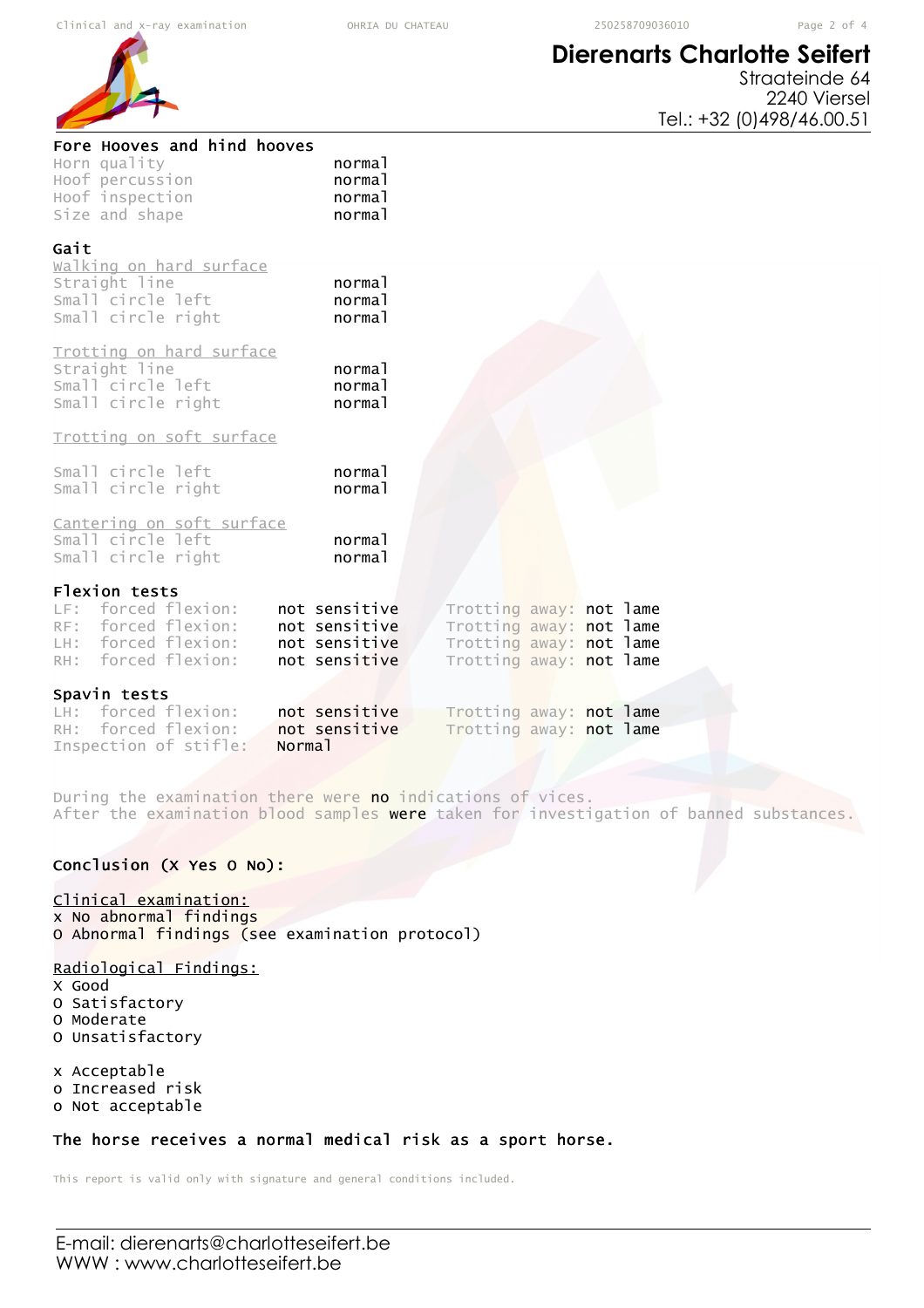# **Dierenarts Charlotte Seifert**

Straateinde 64 2240 Viersel Tel.: +32 (0)498/46.00.51



Other findings and remarks: no

E-mail: dierenarts@charlotteseifert.be WWW : www.charlotteseifert.be